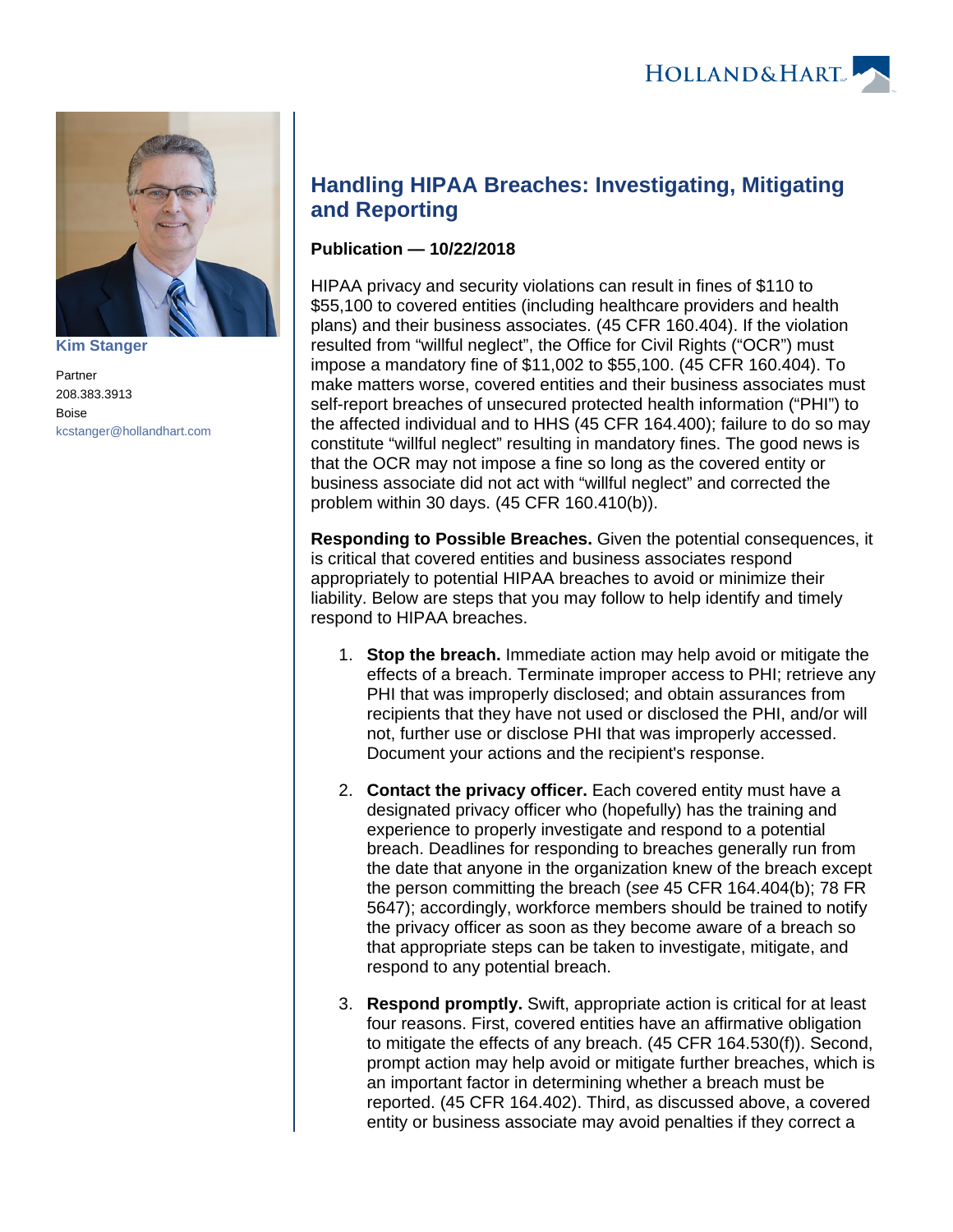**HOLLAND&HART** 

violation within 30 days. (45 CFR 160.410(b)). And fourth, the breach notification rule requires that notice of reportable breaches be given "without unreasonable delay," but no later than 60 days after discovery. (45 CFR 164.404).

- 4. **Investigate appropriately.** Confirm the "who, what, when, why, how, and how much" with persons involved, including persons who committed the alleged violation; persons who may have received PHI improperly; and other relevant witnesses. Confirm the nature and amount of the PHI that was accessed, used, or disclosed, and why they accessed or disclosed the PHI. Ensure there was no redisclosure and that there will be no further redisclosure. In your discussions, ensure that you do not inadvertently disclose additional PHI. Also, beware acting too swiftly: sometimes a full investigation reveals additional facts that confirm no reportable breach occurred. Do not report a suspected breach before you have actually concluded that a reportable breach occurred. Document your investigation, including obtaining witness statements and sending confirming letters as appropriate. For example, you may want to send a letter to alleged recipients confirming the extent of their access or disclosure of PHI, and warning them of the penalties that may apply if they further use or disclose PHI improperly. (See 42 USC 1320d-6).
- 5. **Mitigate the effects of the breach.** HIPAA requires that a covered entity mitigate any harmful effects of a breach to the extent practicable. (45 CFR 164.530(f)). Mitigation may include retrieving, deleting, or destroying improperly disclosed PHI; terminating access or changing passwords; remote wiping mobile devices; modifying policies or practices; warning recipients of potential penalties for further violations; etc. In some cases, it might include paying for the cost of a credit monitoring service or similar action, and/or notifying affected individuals even if the breach is not required to be reported under the breach notification rules. The response will depend on the circumstances. If a covered entity knows that a business associate is violating HIPAA, it must either take steps to cure the breach or terminate the business associate agreement. (45 CFR 164.504(e)(1)).
- 6. **Correct the breach.** Remember: a covered entity may avoid HIPAA penalties if it did not act with willful neglect and corrects the problem within 30 days. (45 CFR 160.410(b)). Although you may not be able to "unring" the bell, you can ensure that the bell does not continue ringing by, e.g., changing processes; implementing new safeguards; modifying policies; training employees; etc. (See 75 FR 40879).
- 7. **Impose sanctions.** HIPAA requires that covered entities impose and document appropriate sanctions against workforce members who violate HIPAA or privacy policies. (45 CFR 164.530(e)). The sanction should fit the crime: it may range from a written warning and additional training to suspension or termination.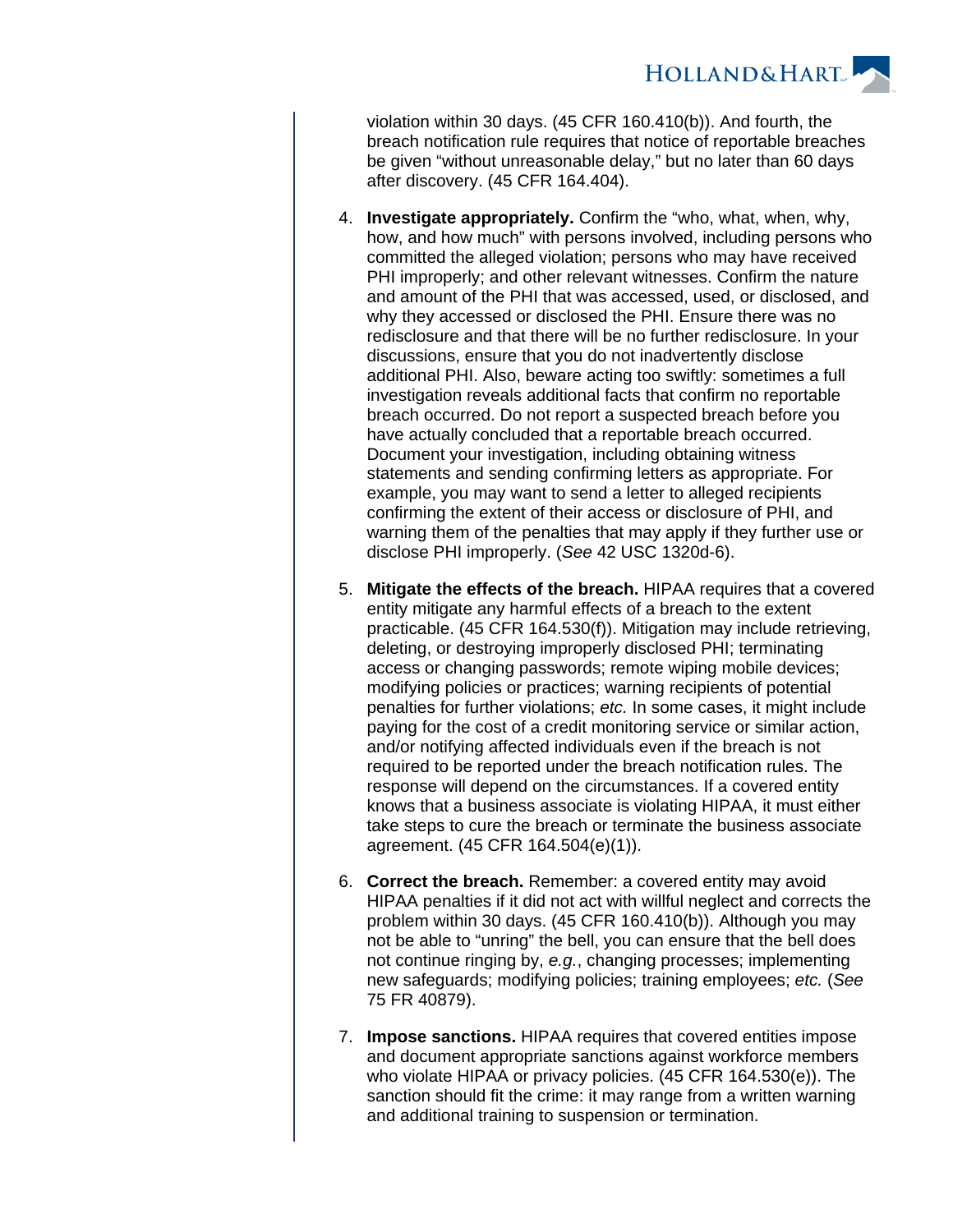

- 8. **Determine if the breach must be reported to the individual and HHS.** Under the breach notification rule, covered entities are only required to self-report if there is a "breach" of "unsecured" PHI. (45 CFR 164.400 et seq.).
	- a. **Unsecured PHI.** "Unsecured" PHI is that which is "not rendered unusable, unreadable, or indecipherable to unauthorized persons through the use of a technology or methodology" specified in HHS guidance. (45 CFR 164.402). Currently, there are only two ways to "secure" PHI: (1) in the case of electronic PHI, by encryption that satisfies HHS standards; or (2) in the case of e-PHI or PHI maintained in hard copy form, by its complete destruction. (74 FR 42742). Breaches of "secured" PHI need not be reported. Most potential breaches will involve "unsecured" PHI.
	- b. **Breach.** The unauthorized "acquisition, access, use, or disclosure" of unsecured PHI in violation of the HIPAA privacy rule is presumed to be a reportable breach unless the covered entity or business associate determines that there is a low probability that the data has been compromised or the action fits within an exception. (45 CFR 164.402; see 78 FR 5641). Thus, the covered entity or business associate must determine the following:
		- 1. **Was there a violation of the privacy rule?** Breach notification is required only if the acquisition, access, use or disclosure results from a privacy rule violation; no notification is required if the use or disclosure is permitted by the privacy rules. (45 CFR 164l.402). For example, a covered entity may generally use or disclose PHI for purposes of treatment, payment, or healthcare operations without the individual's authorization unless the covered entity has agreed otherwise. (45 CFR 164.506). Disclosures to family members and others involved in the individual's care or payment for their care is generally permitted if the patient has not objected and the provider otherwise determines that disclosure is in the patient's best interest. (45 CFR 164.510). HIPAA allows certain other disclosures that are required by law or made for specified public safety or government functions. (45 CFR 164.512). Disclosures that are incidental to permissible uses or disclosures do not violate the privacy rule if the covered entity employed reasonable safeguards. (45 CFR §§ 164.402 and .502(a)(1)(iii)). When in doubt as to whether a disclosure violates the privacy rule, you should check with your privacy officer or a qualified attorney.
		- 2. **Does the violation fit within breach exception?**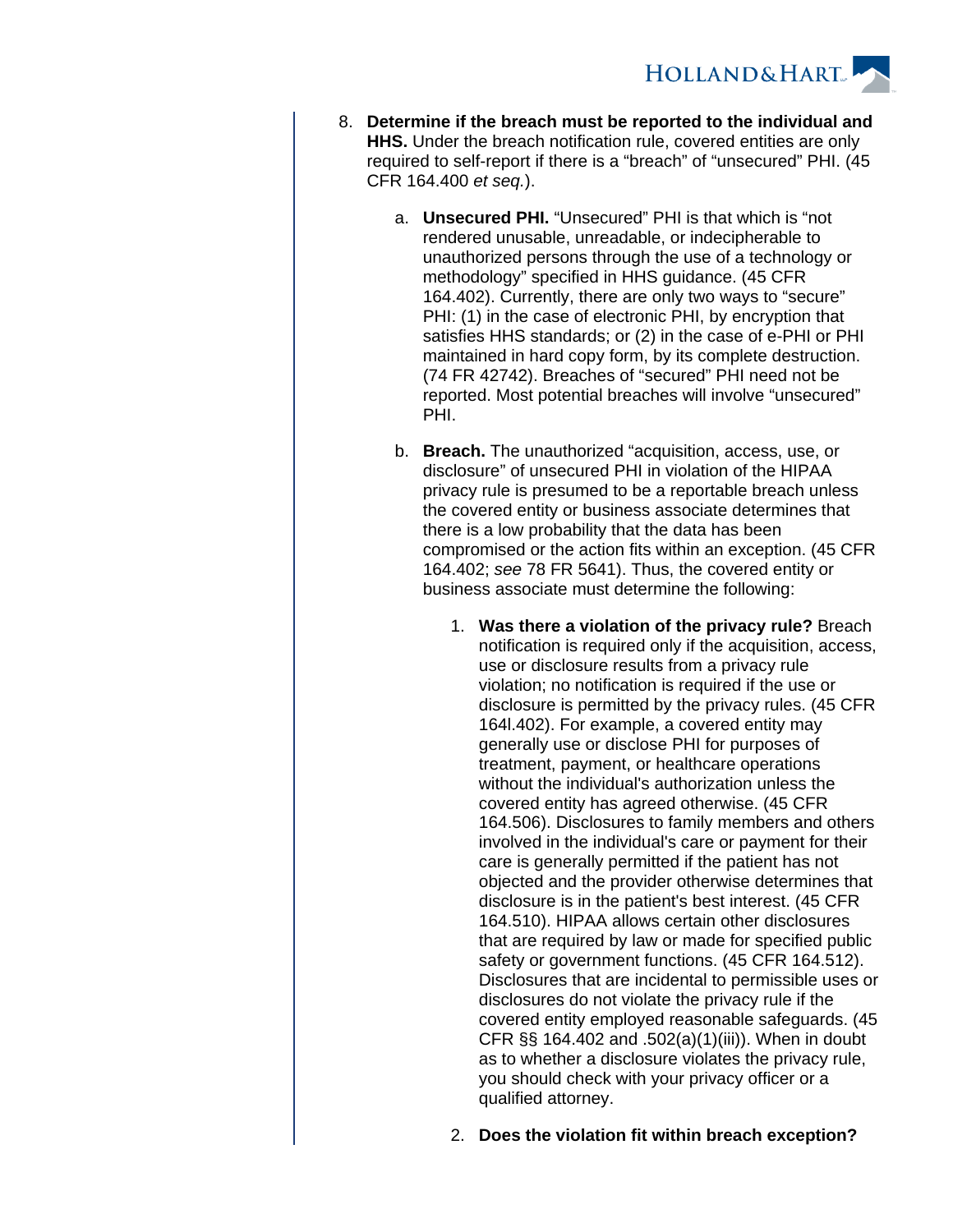

The following do *not* constitute reportable "breaches" as defined by the HIPAA privacy rule:

- i. an unintentional acquisition, access, or use of PHI by a workforce member if such acquisition, access, or use was made in good faith and within the scope of the workforce member's authority and does not result in further use or disclosure not permitted by the privacy rules. (45 CFR 164.402). For example, no breach notification is required where an employee mistakenly looks at the wrong patient's PHI but does not further use or disclose the PHI. (74 FR 42747).
- ii. An inadvertent disclosure by a person who is authorized to access PHI to another authorized person at the same covered entity or business associate, and the PHI is not further used or disclosed in a manner not permitted by the privacy rules. (45 CFR 164.402). For example, no breach notification is required if a medical staff member mistakenly discloses PHI to the wrong nurse at a facility but the nurse does not further use or disclose the PHI improperly. (74 FR 42747-48).
- iii. A disclosure in which the person making the disclosure has a good faith belief that the unauthorized recipient would not reasonably be able to retain the PHI. (45 CFR 164.402). For example, no notification is required if a nurse mistakenly hands PHI to the wrong patient but immediately retrieves the information before the recipient has a chance to read it. (74 FR 42748).
- c. **Is there a "low probability that the data has been compromised?"** No breach report is required if "there is a low probability that the [PHI] has been compromised based on a risk assessment" of at least the following factors listed in 45 CFR 164.402:
	- 1. **The nature and extent of the PHI involved** , including the type of information, identifiers and the likelihood of identification. For example, PHI involving financial data (e.g., credit card numbers, social security numbers, account numbers, etc.), sensitive medical information (e.g., mental health, sexually transmitted diseases, substance abuse, etc.), or detailed clinical information (e.g., names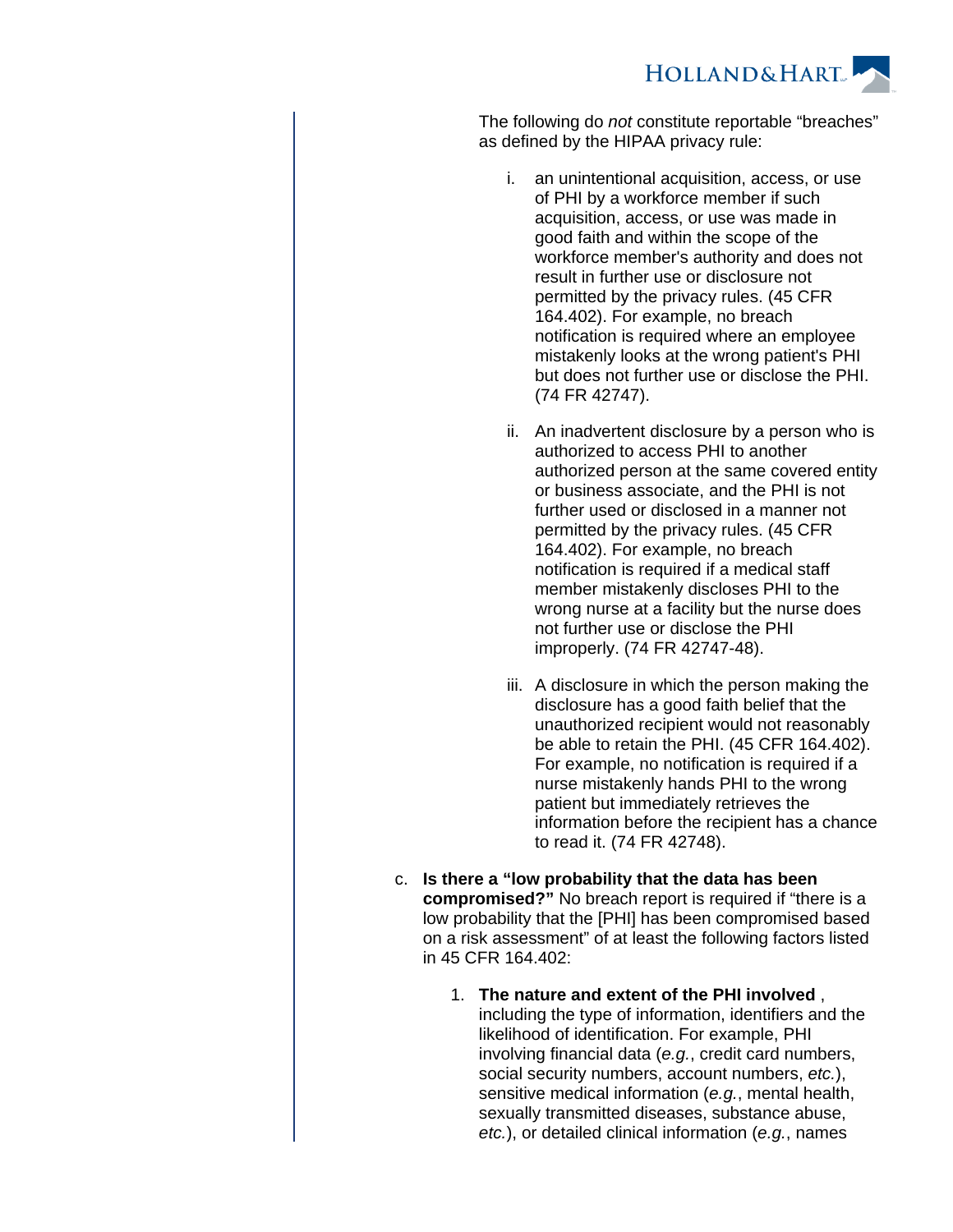

and addresses, treatment plan, diagnosis, medication, medical history, test results, etc.) create a higher probability that data has been compromised and must be reported. (78 FR 5642-43). Conversely, merely disclosing the patient's name without disclosing their health condition may not be reportable.

- 2. **The unauthorized person who impermissibly used the PHI or to whom disclosure was made.** For example, disclosure to another health care provider or a person within the entity's organization would presumably involve a low probability that the data is compromised because such persons are more likely to comply with their confidentiality obligations and are unlikely to misuse or further disclose the PHI. Similarly, there is a lower risk of compromise if the entity who receives the PHI lacks the ability to identify entities from the limited information disclosed. (78 FR 5643).
- 3. **Whether the PHI was actually acquired or viewed.** For example, there is likely a low risk if a misdirected letter is returned unopened or a lost computer is recovered, and it is confirmed that PHI was not accessed. Conversely, there is a higher risk where the recipient opens and reads a misdirected letter even though she reports the letter to the covered entity. (78 FR 5643).
- 4. **Whether the risk to the PHI has been mitigated.** For example, there may be a lower risk if a fax is directed to the wrong number, but the recipient confirms that they returned or destroyed the PHI; the PHI was not accessed, used or disclosed, and will not be further used or disclosed; and the recipient is reliable. (78 FR 5643). This factor highlights the need for covered entities and business associates to immediately identify and respond to potential breaches to reduce the probability that PHI is compromised and the necessity of breach reporting.

The risk assessment should involve consideration of all of these factors in addition to others that may be relevant. One factor is not necessarily determinative, and some factors may offset or outweigh others, depending on the circumstances. (See 78 FR 5643). If you conclude that the risk assessment demonstrates a low probability that the PHI has been compromised, you should document your analysis and you may forego breach notification. On the other hand, if the risk assessment fails to demonstrate a low probability that the PHI has been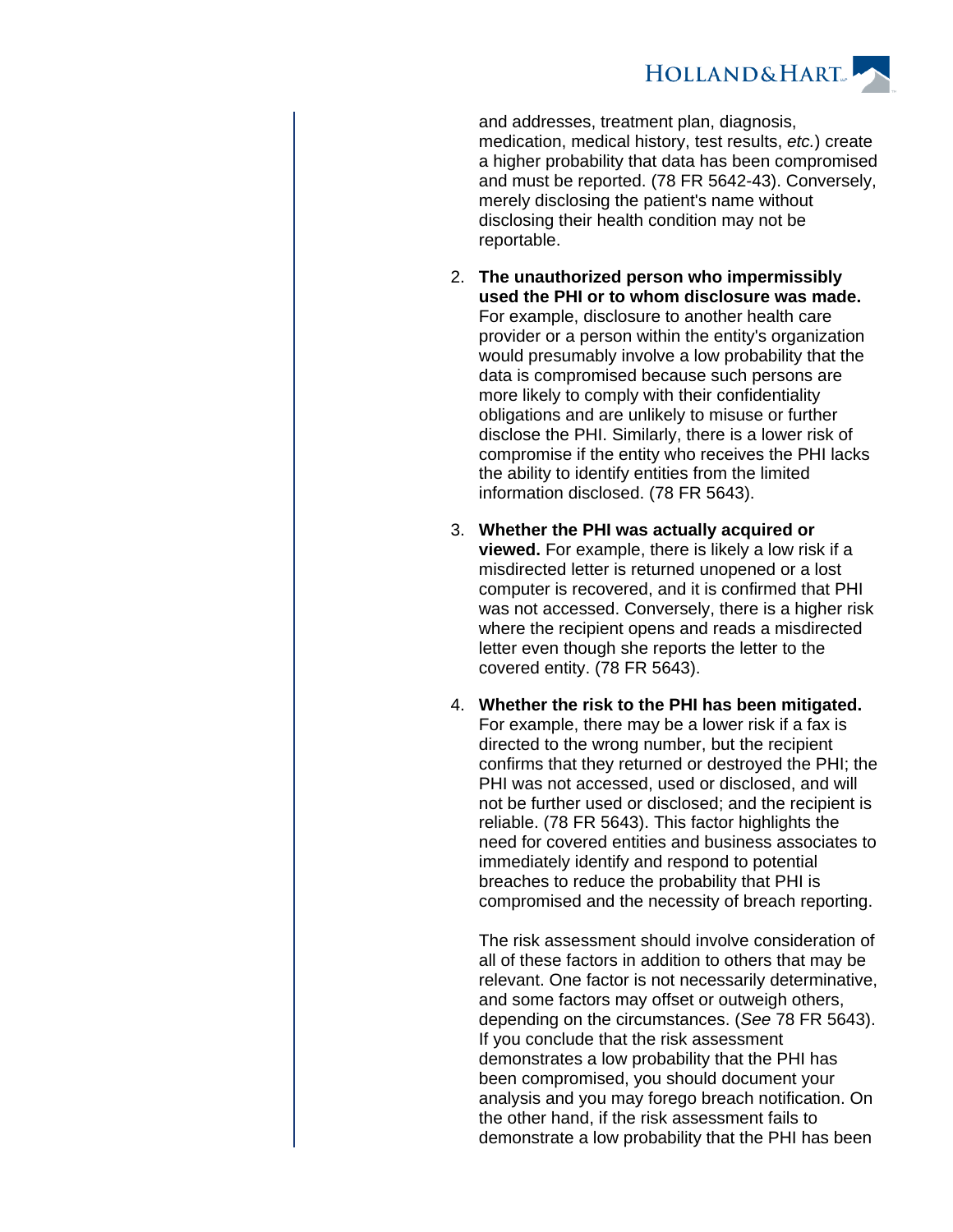

compromised, you are required to report the breach to the affected individual and HHS as described below.

- 9. **If required, report the breach to the individual and HHS.** If the breach notification rule requires a report, the covered entity and business associate must make the required reports; HHS has indicated that failure to do so will likely constitute "willful neglect", thereby triggering mandatory penalties if discovered. (75 FR 40879).
	- a. **Notice to Covered Entity.** Business associates must notify the covered entity within 60 days after discovery so that the covered entity may provide the required notices to others. (45 CFR 164.410(c)). Covered entities may want to ensure their business associate agreements shorten the time for business associate reports to, e.g., three days, thereby allowing the covered entity to respond promptly to suspected breaches and minimize liability.
	- b. **Notice to Individual.** Covered entities must notify the affected individual or their personal representative without unreasonable delay but in no event longer than 60 days following discovery. (45 CFR 164.404(b)). In general, the notice must be sent by first class mail and contain the following information: a brief description of the breach, including the dates of the breach and its discovery; a description of the types of unsecured PHI involved; steps the individual should take to protect themselves from resulting harm; a description of the covered entity's actions to investigate, mitigate and protect against future violations; and the procedures the individual may take to contact the covered entity for more information. (45 CFR 164.404(c)- (d)). There are alternative notice procedures if the covered entity does not know the identity or contact information for affected persons. (Id.).
	- c. **Notice to HHS.** The timing of notice to HHS depends on the number of persons affected by the breach. If the breach involves less than 500 persons, the covered entity may wait to report the breach to HHS until no later than 60 days after the end of the calendar year. (45 CFR 164.408(c)). If the breach involves 500 or more persons, the covered entity must notify HHS at the same time it notifies the individual. (Id. at 164.408(b)). Covered entities should submit the report electronically using the form available at [http://www.hhs.gov/ocr/privacy/hipaa/administrative/breachn](http://www.hhs.gov/ocr/privacy/hipaa/administrative/breachnotificationrule/brinstruction.html) [otificationrule/brinstruction.html](http://www.hhs.gov/ocr/privacy/hipaa/administrative/breachnotificationrule/brinstruction.html). The OCR posts the names of entities with breaches involving more than 500 persons on the OCR's wall of shame, [https://ocrportal.hhs.gov/ocr/breach/breach\\_report.jsf.](https://ocrportal.hhs.gov/ocr/breach/breach_report.jsf)

d. **Notice to Media.** If the breach involves more than 500